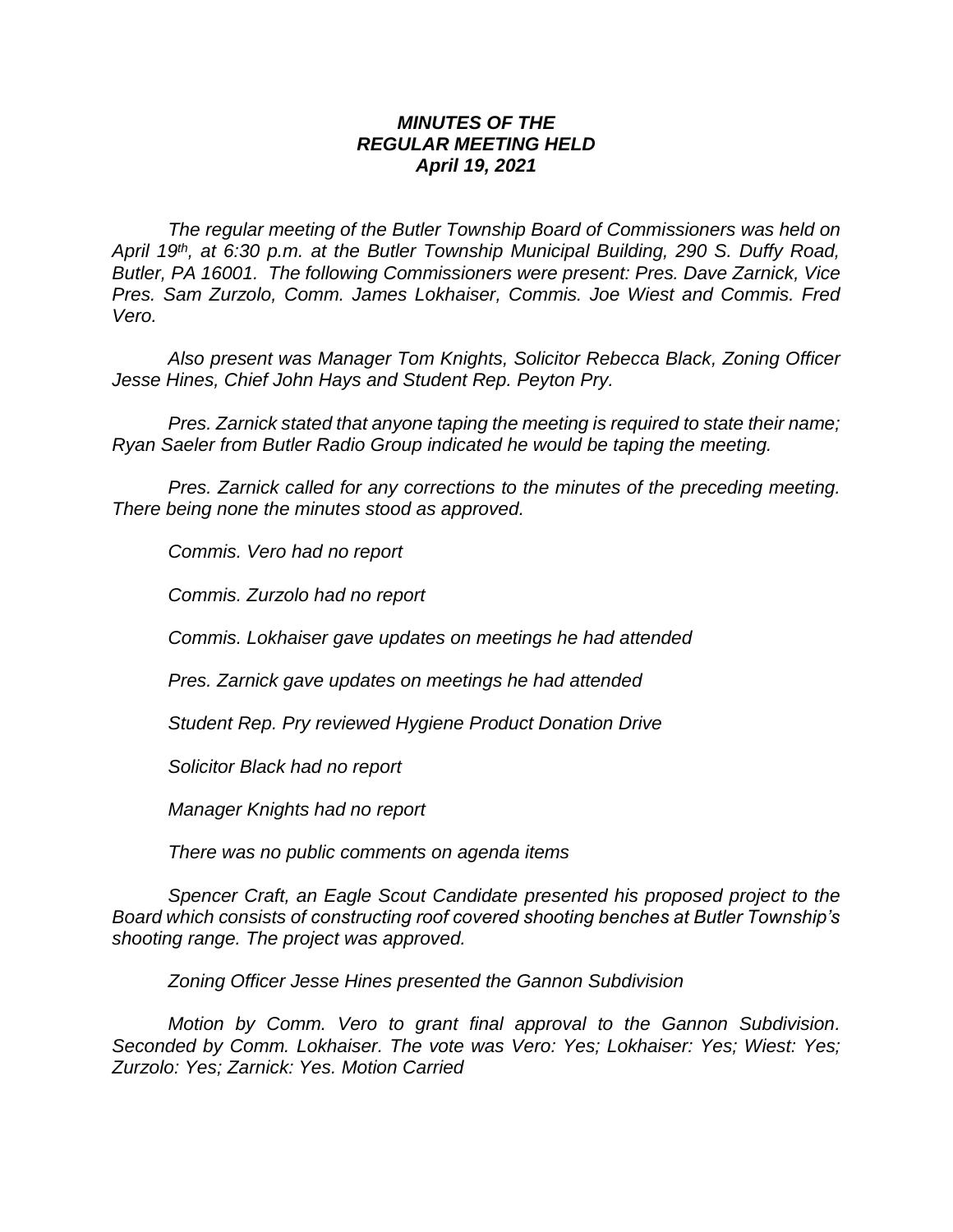*Zoning Officer Jesse Hines presented the Achezinski/Markle/Sechan Properties Subdivision*

*Motion by Comm. Vero to grant final approval to the Achezinski/Markle/Sechan Properties Subdivision. Seconded by Comm. Lokhaiser. The vote was Vero: Yes; Lokhaiser: Yes; Wiest: Yes; Zurzolo: Yes; Zarnick: Yes. Motion Carried*

*Zoning Officer Jesse Hines presented the Zanotti & Slezak Metzler Holdings Subdivision*

*Motion by Comm. Vero to grant final approval to the Zanotti & Slezak Holdings Subdivision. Seconded by Comm. Lokhaiser. The vote was Vero: Yes; Lokhaiser: Yes; Wiest: Yes; Zurzolo: Yes; Zarnick: Yes. Motion Carried*

*Zoning Officer Jesse Hines presented the Robertson Planning Module Resolution*

*Motion by Comm. Vero to approve a Resolution granting approval of the Robertson Planning Module. Seconded by Comm. Lokhaiser. The vote was Vero: Yes; Lokhaiser: Yes; Wiest: Yes; Zurzolo: Yes; Zarnick: Yes. Motion Carried*

*Zoning Officer Jesse Hines presented the Robertson Subdivision*

*Motion by Comm. Vero to grant a modification for odd shaped lot 2 in the Robertson Subdivision. Seconded by Comm. Lokhaiser. The vote was Vero: Yes; Lokhaiser: Yes; Wiest: Yes; Zurzolo: Yes; Zarnick: Yes. Motion Carried*

*Motion by Comm. Vero to grant final approval to the Robertson Subdivision contingent upon 1) Receiving approval from the Butler Area Sewer Authority, and 2) Compliance with Gateway Engineers' letter dated March 24, 2021. Seconded by Comm. Lokhaiser. The vote was Vero: Yes; Lokhaiser: Yes; Wiest: Yes; Zurzolo: Yes; Zarnick: Yes. Motion Carried*

*Zoning Officer Jesse Hines presented the Heusey Subdivision*

*Motion by Comm. Vero to grant final approval to the Heusey Subdivision. Seconded by Comm. Lokhaiser. The vote was Vero: Yes; Lokhaiser: Yes; Wiest: Yes; Zurzolo: Yes; Zarnick: Yes. Motion Carried*

*Zoning Officer Jesse Hines and Brad Simmons of Scheffler and Associates presented the Highfield Trails Subdivision*

*Motion by Comm. Vero to grant preliminary approval for Phase I consisting of 75 lots and Phase II consisting of 25 lots of the Highfield Trails Subdivision totaling 100 lots. Subdivision. Seconded by Comm. Lokhaiser. The vote was Vero: Yes; Lokhaiser: Yes; Wiest: Yes; Zurzolo: Yes; Zarnick: Yes. Motion Carried*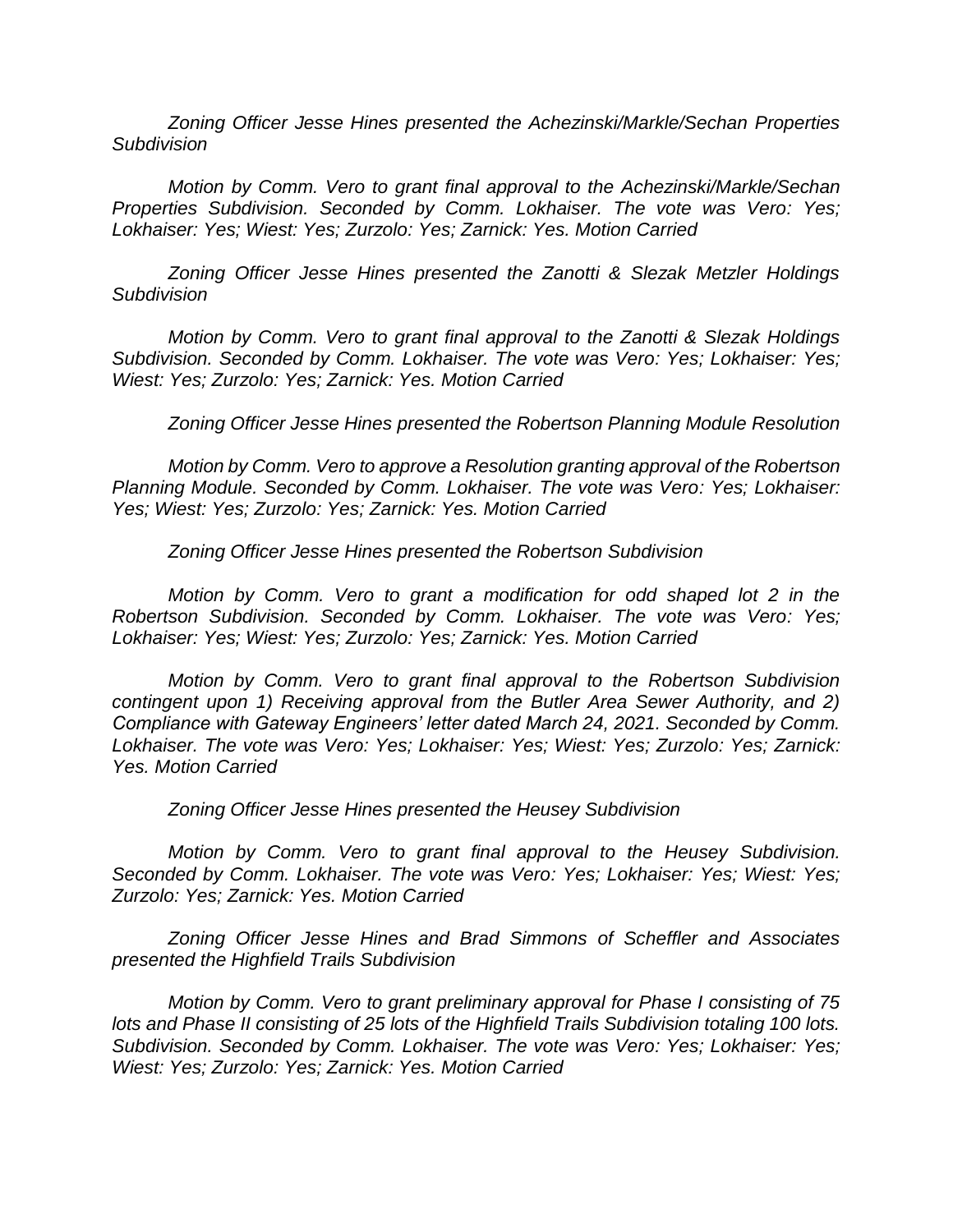*Motion by Comm. Vero to pass a resolution granting final approval of Phase I of the Highfield Trails Subdivision consisting of 75 lots contingent upon:*

- *1. Compliance with Gateway Engineers' letter dated March25, 2021*
- *2. Identifying the open space on the plan to delineate the required open space for Phase I and Phase II consistent with section 300-22M(10)c*
- *3. Executing a Developer's Agreement approved by the Township Solicitor*
- *4. Posting of financial security in the amount and form acceptable to the Township Solicitor*
- *5. Executing a storm water operation and maintenance agreement*
- *6. Solicitor's approval of the creation of the Homeowner's Association in conformance with 300-22 M (6) & (7)*
- *7. Approval from the Butler Area Sewer Authority*

*Seconded by Comm. Lokhaiser. The vote was Vero: Yes; Lokhaiser: Yes; Wiest: Yes; Zurzolo: Yes; Zarnick: Yes. Motion Carried*

*Zoning Officer Jesse Hines and Bob Brennan presented the Autumn Woods resolution extension request*

*Motion by Comm. Vero to approve a resolution granting an extension of the Autumn Woods final approval until July 19, 2021. Seconded by Comm. Lokhaiser. The vote was Vero: Yes; Lokhaiser: Yes; Wiest: Yes; Zurzolo: Yes; Zarnick: Yes. Motion Carried*

*Zoning Officer Jesse Hines presented the BASA 537 Plan revision resolution*

*Motion by Comm. Vero to pass a resolution granting approval of the Butler Area Sewer Authority planning module. Seconded by Comm. Lokhaiser. The vote was Vero: Yes; Lokhaiser: Yes; Wiest: Yes; Zurzolo: Yes; Zarnick: Yes. Motion Carried*

*Manager Knights requested authorization to advertise the 2021 road resurfacing project*

*Motion by Comm. Lokhaiser to authorize advertising the 2021 road resurfacing project. Seconded by Comm. Vero. The vote was Vero: Yes; Lokhaiser: Yes; Zurzolo: Yes; Zarnick: Yes. Motion Carried*

*Manager Knights presented a request from the Butler County Council of Governments for an authorized voting delegate.*

*Motion by Comm. Lokhaiser to approve Commiss. Zarnick as the primary voting delegate and Commiss. Joe Wiest as the alternate voting delegate. Seconded by Comm. Vero. The vote was Vero: Yes; Lokhaiser: Yes; Zurzolo: Yes; Zarnick: Yes. Motion Carried*